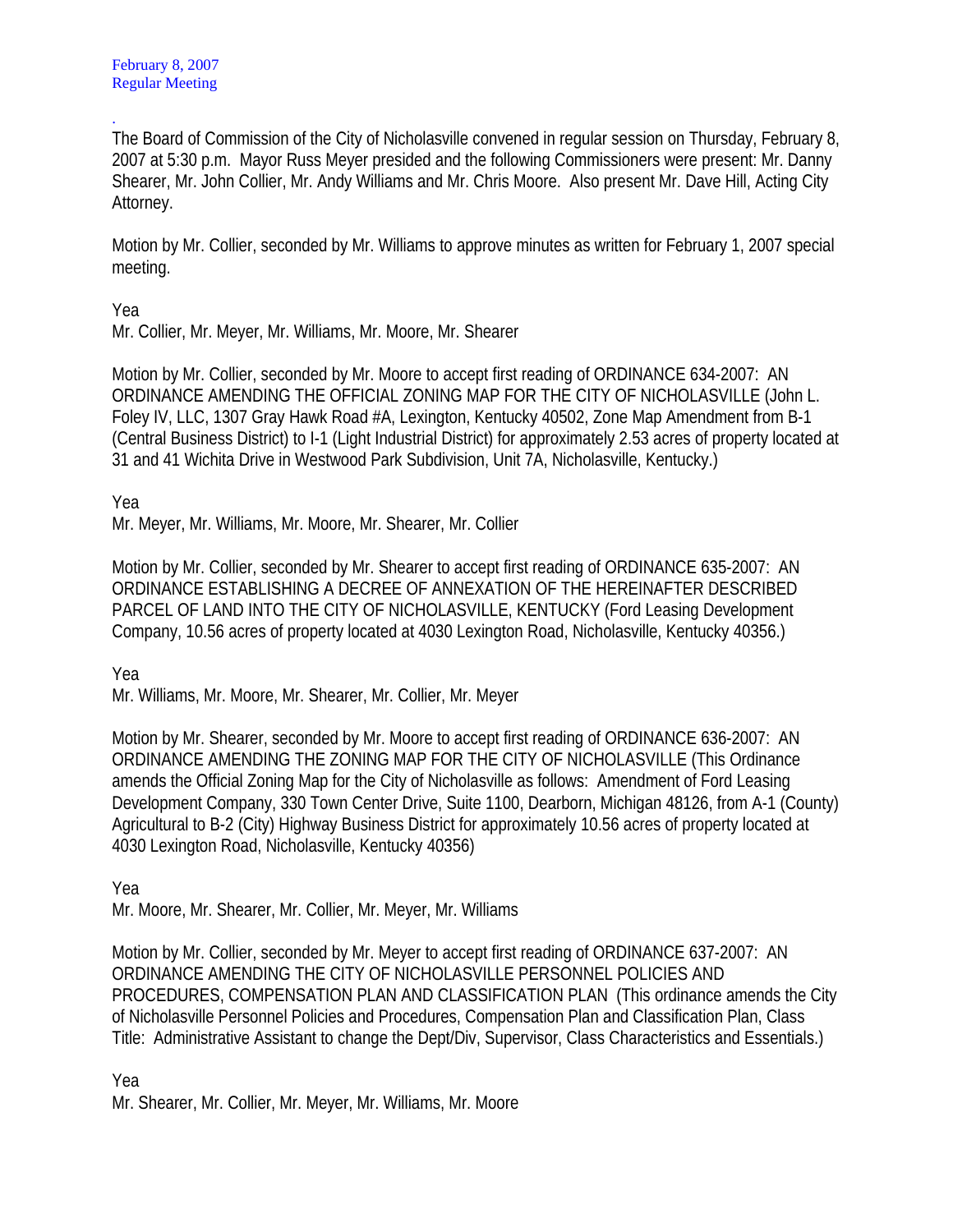. Motion by Mr. Meyer, seconded by Mr. Collier to accept first reading of ORDINANCE 638-2007: AN ORDINANCE AMENDING THE CITY OF NICHOLASVILLE PERSONNEL POLICIES AND PROCEDURES, COMPENSATION PLAN AND CLASSIFICATION PLAN (This ordinance amends the City of Nicholasville Personnel Policies and Procedures, Compensation Plan and Classification Plan, Class Title: Maintenance Coordinator/Construction Project Facilitator to change the Class Title to Maintenance Supervisor and to further change Supervises, Class Characteristics and Essentials.)

Yea

Mr. Collier, Mr. Meyer, Mr. Williams, Mr. Moore, Mr. Shearer

Motion by Mr. Collier, seconded by Mr. Meyer to accept first reading of ORDINANCE 639-2007: AN ORDINANCE AMENDING THE CITY OF NICHOLASVILLE PERSONNEL POLICIES AND PROCEDURES, COMPENSATION PLAN AND CLASSIFICATION PLAN (This ordinance amends the City of Nicholasville Personnel Policies and Procedures, Compensation Plan and Classification Plan, Class Title Groundskeeper I to change the Supervisor, Class Characteristics and Essentials.)

Yea

Mr. Meyer, Mr. Williams, Mr. Moore, Mr. Shearer, Mr. Collier

Motion by Mr. Moore, seconded by Mr. Collier to accept first reading of ORDINANCE 640-2007: AN ORDINANCE AMENDING THE CHAPTER 16 OF THE CODE OF ORDINANCES FOR THE CITY OF NICHOLASVILLE (This Ordinance amends the Code of Ordinances of the City of Nicholasville, Chapter 16. Precious Metal Dealers to change the requirement for sellers from two means of identification to one means of identification and further to change the holding period for every article or set of articles received from a period of twelve days to six days.)

Yea

Mr. Williams, Mr. Moore, Mr. Shearer, Mr. Collier, Mr. Meyer

Motion by Mr. Meyer, seconded by Mr. Moore to accept second reading of ORDINANCE 632-2007: AN ORDINANCE AMENDING THE CITY OF NICHOLASVILLE PERSONNEL POLICIES AND PROCEDURES, COMPENSATION PLAN AND CLASSIFICATION PLAN (This Ordinance amends the City of Nicholasville Personnel Policies and Procedures to repeal Ordinance 495-2004 and abolish the Position Description: Class Title: Utility Office Manager.)

Yea

Mr. Moore, Mr. Shearer, Mr. Collier, Mr. Meyer, Mr. Williams

Motion by Mr. Meyer, seconded by Mr. Collier ORDINANCE 633-2007: ORDINANCE 633-2007: AN ORDINANCE AMENDING THE CITY OF NICHOLASVILLE PERSONNEL POLICIES AND PROCEDURES, COMPENSATION PLAN AND CLASSIFICATION PLAN (This Ordinance amends the City of Nicholasville Personnel Policies and Procedures, Compensation Plan, to abolish the following Class Titles and Ordinances: Director of Public Utilities, Ordinance 516-2005; Finance Director, Ordinance 516- 2005; Utility Billing Supervisor, Ordinance 550-2005; Utility Billing Clerk, Ordinance 516-2005; Purchasing Agent ,Ordinance 539-2005; I.T. Manager, Ordinance 632-2006; Bookkeeper, Ordinance 516-2005; Assistant Bookkeeper, Ordinance 516-2005; Tax Administrator, Ordinance 516-2006; Tax Clerk, Ordinance 516-2005; CSR I, Ordinance 623-2006; CSR II, Ordinance 622-2006; and CSR part-time, Ordinance 624-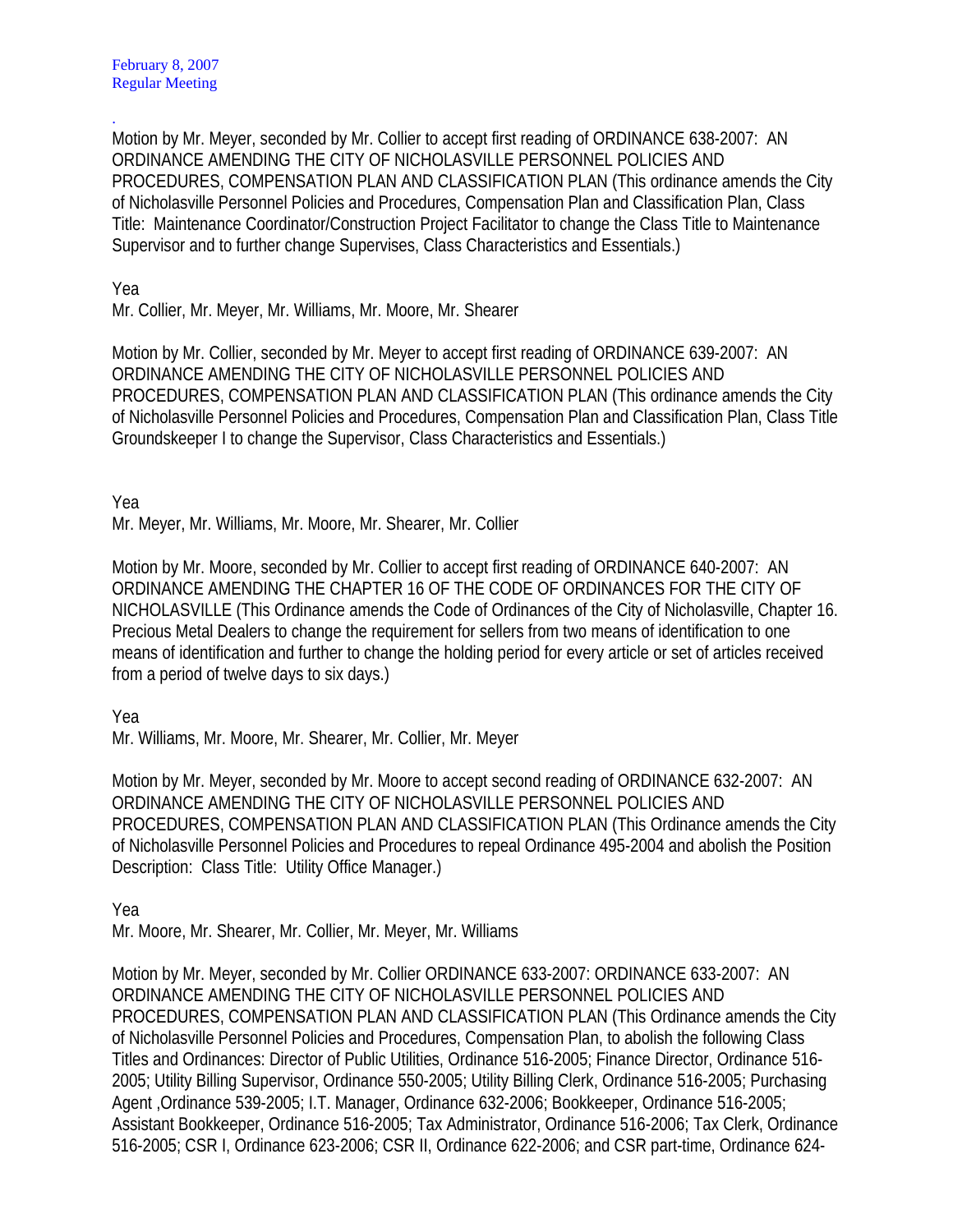. 2006. This Ordinance further amends the City of Nicholasville Personnel Policies and Procedures, Compensation Plan and Classification Plan to create the following Class Titles: Director of Public Utilities and Finance, Finance Officer, Customer Services Representative II, Customer Service Representative I, part-time Customer Service Representative I, Utility Billing Supervisor, Utility Billing Clerk, Tax Administrator, Tax Clerk, Bookkeeper, Assistant Bookkeeper, Purchasing Agent, Information Technology Manager, Technical Support Assistant, Part-time.)

Yea

Mr. Shearer, Mr. Collier, Mr. Meyer, Mr. Williams, Mr. Moore

Motion by Mr. Williams, seconded by Mr. Shearer to authorize the Mayor to sign all related documents in regard to the Preserve America Grant.

Yea Mr. Collier, Mr. Meyer, Mr. Williams, Mr. Moore, Mr. Shearer

Motion by Mr. Shearer, seconded by Mr. Collier to award the bid for a 2007 TYMCO DST-4 Dustless Sweeper on 2007 Isuzu NQR Cabover Chassis to Hooper Machinery Company, Inc. for a bid price of \$141,056.00 less trade in of a 1995 TYMCO 600 of \$15,000.00.

Yea Mr. Meyer, Mr. Williams, Mr. Shearer, Mr. Collier Nay Mr. Moore

Motion by Mr. Collier, seconded by Mr. Moore to authorize the Mayor to sign custodian agreement and security agreement with Farmers Bank after City Attorney reviews the revised agreements.

Yea

Mr. Williams, Mr. Moore, Mr. Shearer, Mr. Collier, Mr. Meyer

Motion by Mr. Moore, seconded by Mr. Meyer to move Joshua Bolton from Fire Fighter Recruit to Fire Fighter with a step increase of .22 per hour effective February 7, 2007.

Yea

Mr. Moore, Mr. Shearer, Mr. Collier, Mr. Meyer, Mr. Williams

Motion by Mr. Collier, seconded by Mr. Williams to sign RESOLUTION 020807 and contract documents:

## **RESOLUTION OF THE CITY OF NICHOLASVILLE AWARDING CONTRACTS 3 & 4, CITY OF NICHOLASVILLE WASTEWATER IMPROVEMENTS; AND AUTHORIZING THE MAYOR TO EXECUTE CONTRACT DOCUMENTS.**

**WHEREAS**, the City of Nicholasville (the "City") has advertised and accepted sealed bids for the construction of Contract 3 (Town Branch Interceptor Sewer), and Contract 4 (Jessamine Creek Water Pollution Control Facility Improvements);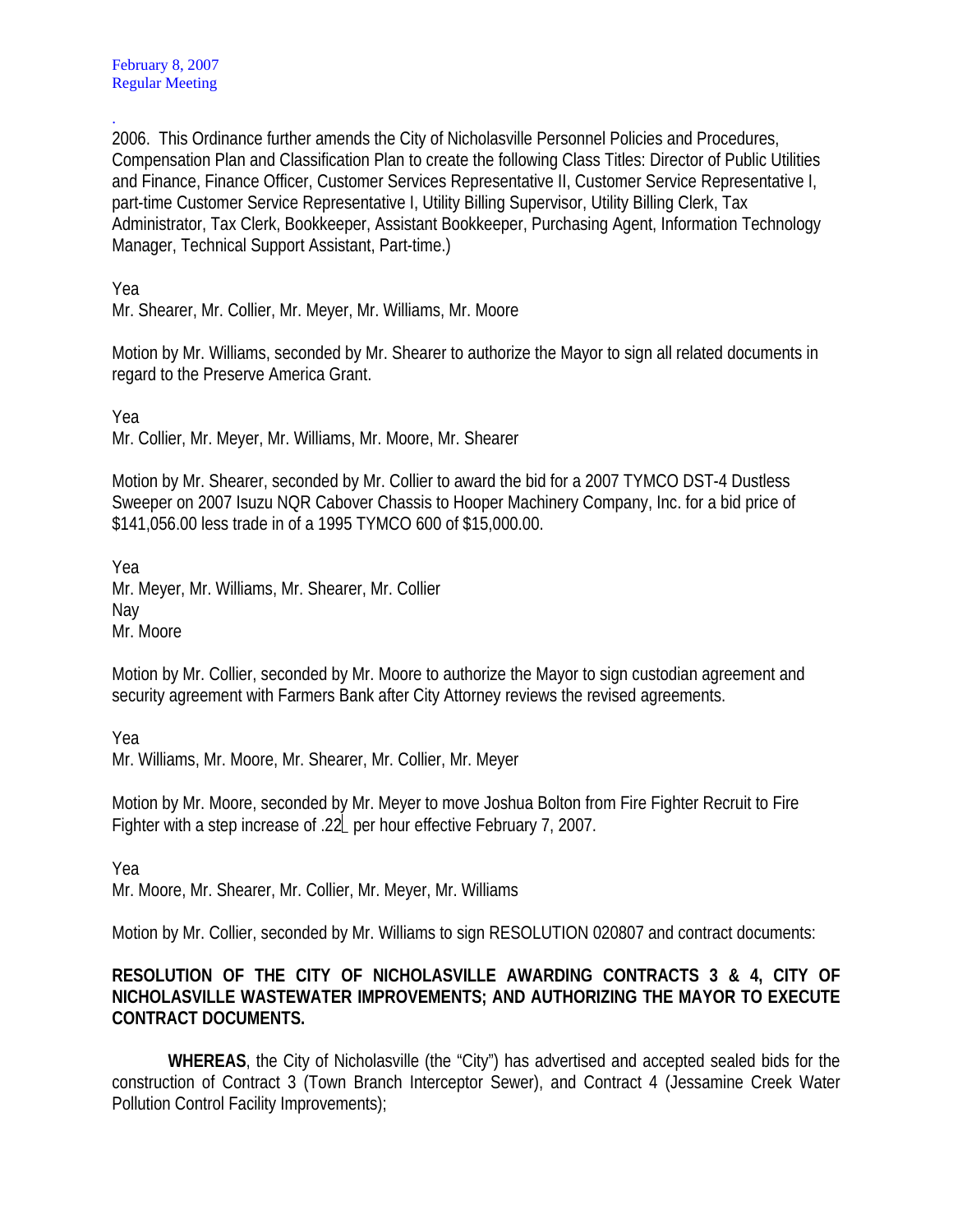. **WHEREAS**, the City has reviewed the bids on Contract 3 and Contract 4, and now desires to award same to the low bidders;

## **NOW THEREFORE, BE IT RESOLVED BY THE CITY OF NICHOLASVILLE, KENTUCY, ACTING BY AND THROUGH ITS COMMISSION, AS FOLLOWS:**

- 1. To award Contract 3 to Smith Contractors, Inc. of Lawrenceburg, Kentucky in the amount of \$5,169,775.00.
- 2. To award Contract 4 to Smith Contractors, Inc. of Lawrenceburg, Kentucky in the amount of \$5,197,000.00.
- 3. This Resolution shall take effect upon its adoption.

Yea

Mr. Shearer, Mr. Collier, Mr. Meyer, Mr. Williams, Mr. Moore

Motion by Mr. Collier, seconded by Mr. Shearer to approve accounts payable as listed in the amount of \$1,317,958.03.

Yea

Mr. Collier, Mr. Meyer, Mr. Williams, Mr. Moore, Mr. Shearer

Motion by Mr. Collier, seconded by Mr. Shearer to authorize the Mayor to sign a letter of discontent on the to the Kentucky Department of Transportation, Highway District 7 on traffic problems the signal lights on Main/High and Main/Lake are creating.

Yea

Mr. Meyer, Mr. Williams, Mr. Moore, Mr. Shearer, Mr. Collier

Motion by Mr. Collier, seconded by Mr. Williams to adjourn into closed session per KRS 61.810 1 (a), acquisition of property

Yea Mr. Williams, Mr. Moore, Mr. Shearer, Mr. Collier, Mr. Meyer

No action was taken on the closed session matter.

Motion by Mr. Meyer, seconded by Mr. Williams in accordance with the provisions of KRS 83A.075 (1) to use the Consumer Price Index for an increase of 2.561% for legislative body members of the City Commission effective January 1, 2007.

Yea

Mr. Moore, Mr. Shearer, Mr. Collier, Mr. Meyer, Mr. Williams

The meeting adjourned at 7:08 p.m.